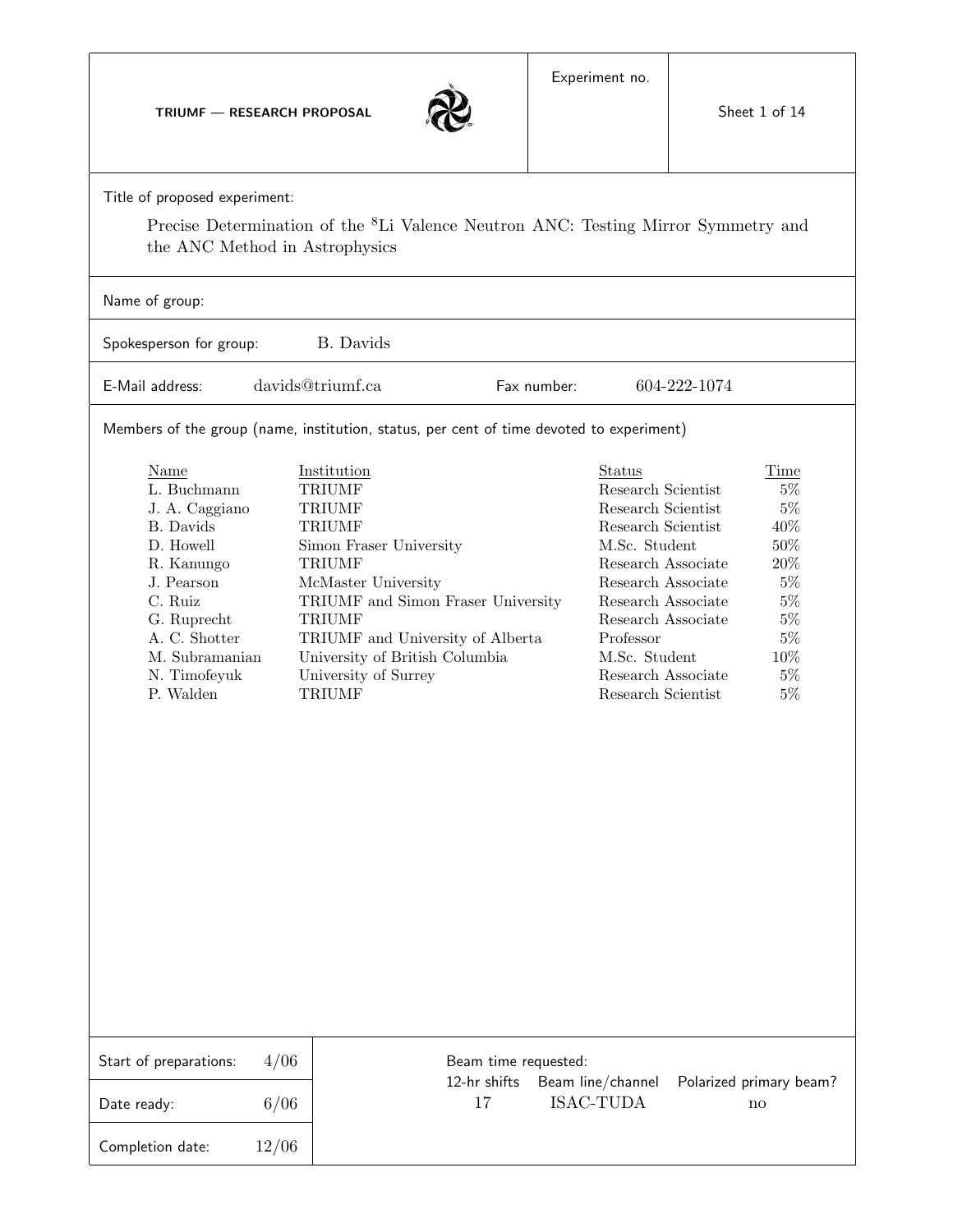Recently, intense interest in asymptotic normalization coefficients (ANC's) has been generated by their connection to radiative capture reactions. In particular, the astrophysical S factor for the important <sup>7</sup> $Be(p,\gamma)^8B$  reaction,  $S_{17}(0)$  has been derived from measurements of  $(^{7}Be, ^{8}B)$  transfer reactions. Although much effort has been expended to determine  $S_{17}(0)$  both directly by means of radiative capture measurements and indirectly via Coulomb breakup and ANC measurements, the situation is still somewhat confused. The most recent radiative capture measurement is by far the most precise measurement and therefore dominates weighted averages. However, it is curious that the other low energy radiative capture measurements and the indirect measurements agree quite well and imply a lower value for  $S_{17}(0)$ .

ANC's are usually determined by analysing transfer reaction data in the framework of the distorted wave Born approximation (DWBA). The DWBA transition amplitude for the transfer reaction contains a remnant term which is not proportional to the ANC. All recent DWBA analyses of transfer reactions have implicitly assumed that the ANC can be inferred from the overall constant by which the theoretical DWBA calculation is scaled to match the experimental cross section. In these experiments, particularly those involving heavy ions, the effect of the remnant term on the inferred ANC's is not clear.

We propose to measure the ANC of the valence neutron in  ${}^{8}$ Li by measuring the elastic transfer reaction  ${}^{7}Li({}^{8}Li, {}^{7}Li){}^{8}Li$  at three beam energies, 8, 11, and 13 MeV. The interference between elastic scattering and neutron transfer produces characteristic oscillations in the differential cross section as a function of the scattering angle. By analysing the amplitudes of the interference minima and maxima, we can determine the ANC for <sup>8</sup>Li  $\rightarrow$ <sup>7</sup>Li +n. It is essential to ascertain the effect of the remnant term in order to precisely infer the ANC and test previous ANC analyses based on the DWBA. We will accomplish this by carrying out the measurement at three beam energies. In conjunction with previous measurements, this experiment will allow us to test mirror symmetry in the  $A = 8$ ,  $T = 1$  system and assess the validity of the ANC method for determining astrophysical S factors. Provided we find no problem with the method, we will use the ANC and charge symmetry to infer the astrophysical S factor for  ${}^{7}Be(p,\gamma){}^{8}B$  reaction,  $S_{17}(0)$ .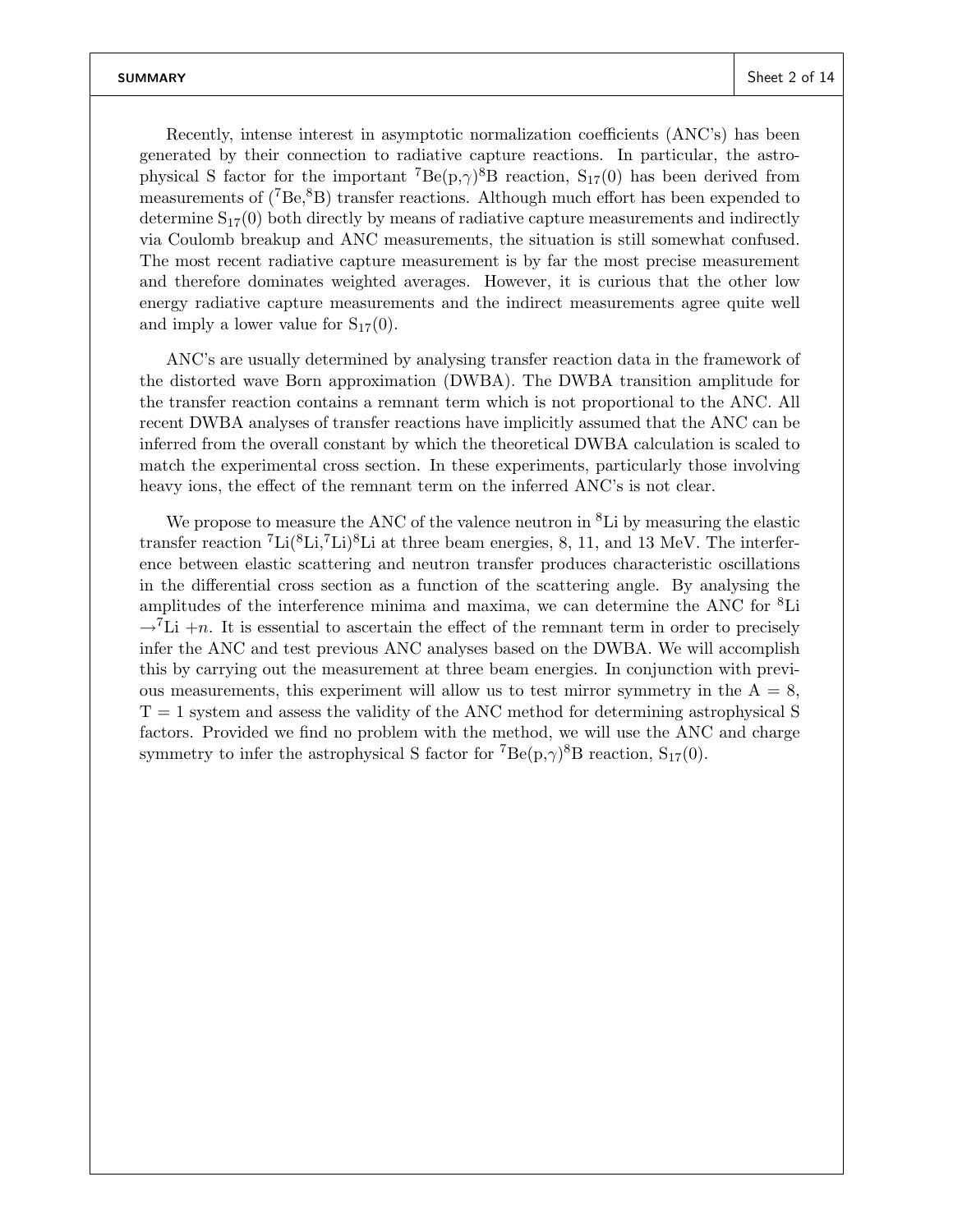Experimental area

ISAC experimental hall, TUDA beamline

Primary beam and target (energy, energy spread, intensity, pulse characteristics, emittance)

Secondary channel ISAC HE

Secondary beam (particle type, momentum range, momentum bite, solid angle, spot size, emmittance, intensity, beam purity, target, special characteristics)

 ${}^{8}\text{Li}^{2+}$ ,  $2\times10^{7}$  s<sup>-1</sup> at 13 MeV, 11 MeV, and 8 MeV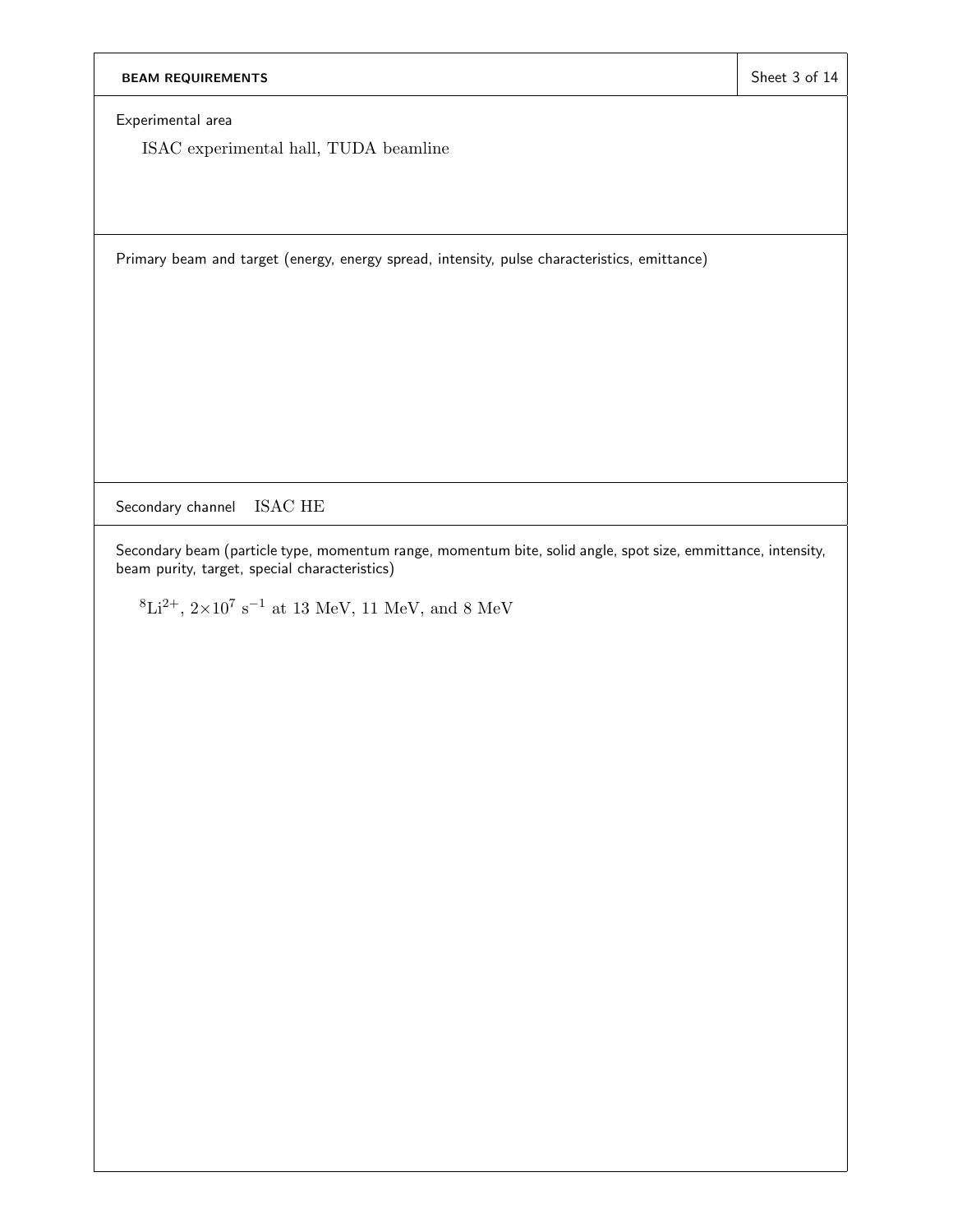## SUPPORT REQUIREMENTS SUPPORT REQUIREMENTS

#### TRIUMF SUPPORT:

A modification of the TUDA chamber will be required. Design and fabrication support will be required.

NON-TRIUMF SUPPORT

Two annular Si detectors and preamps will have to be borrowed or purchased for this measurement. Some funds may be available from TRIUMF for this purpose.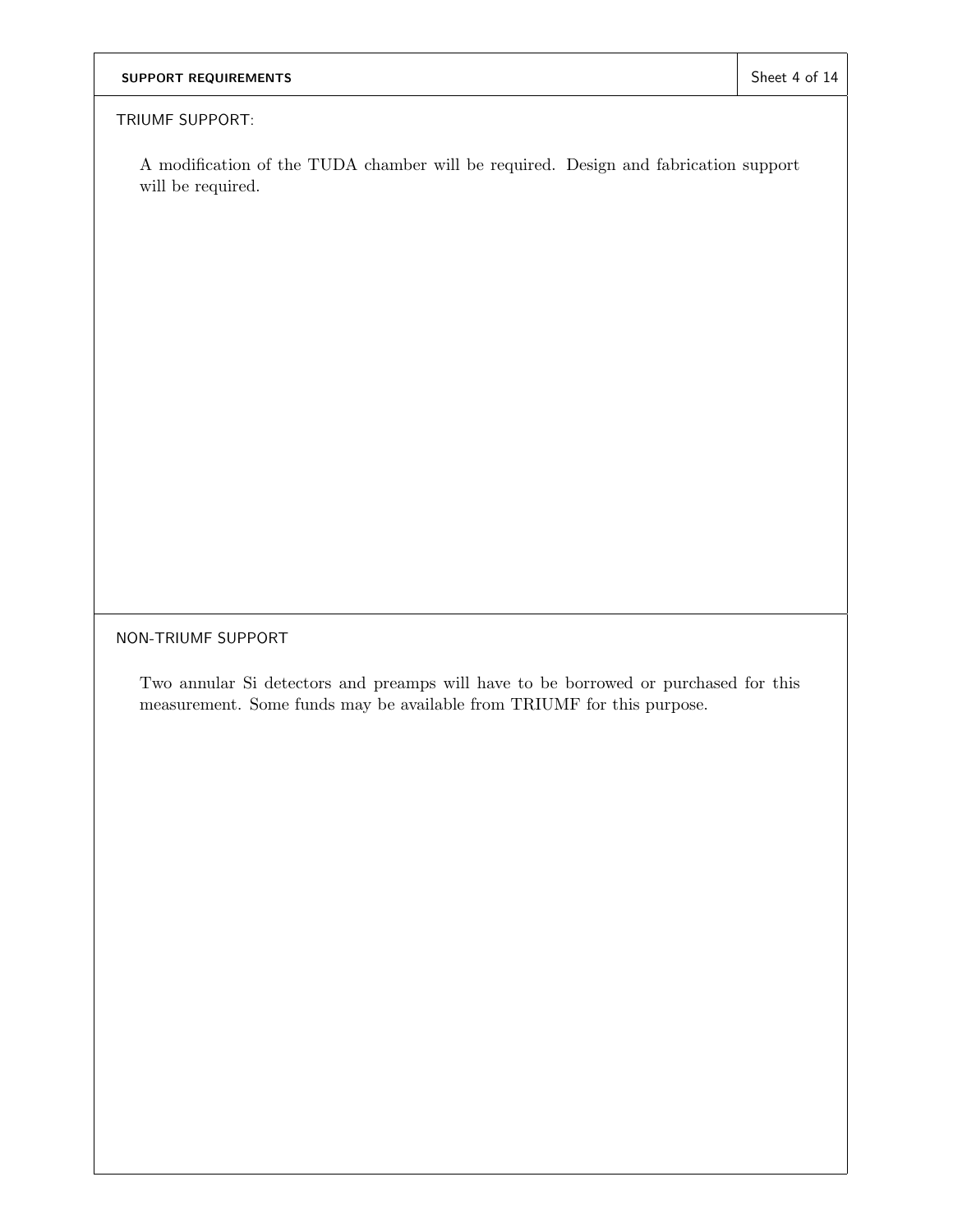No special requirements exist for this measurement.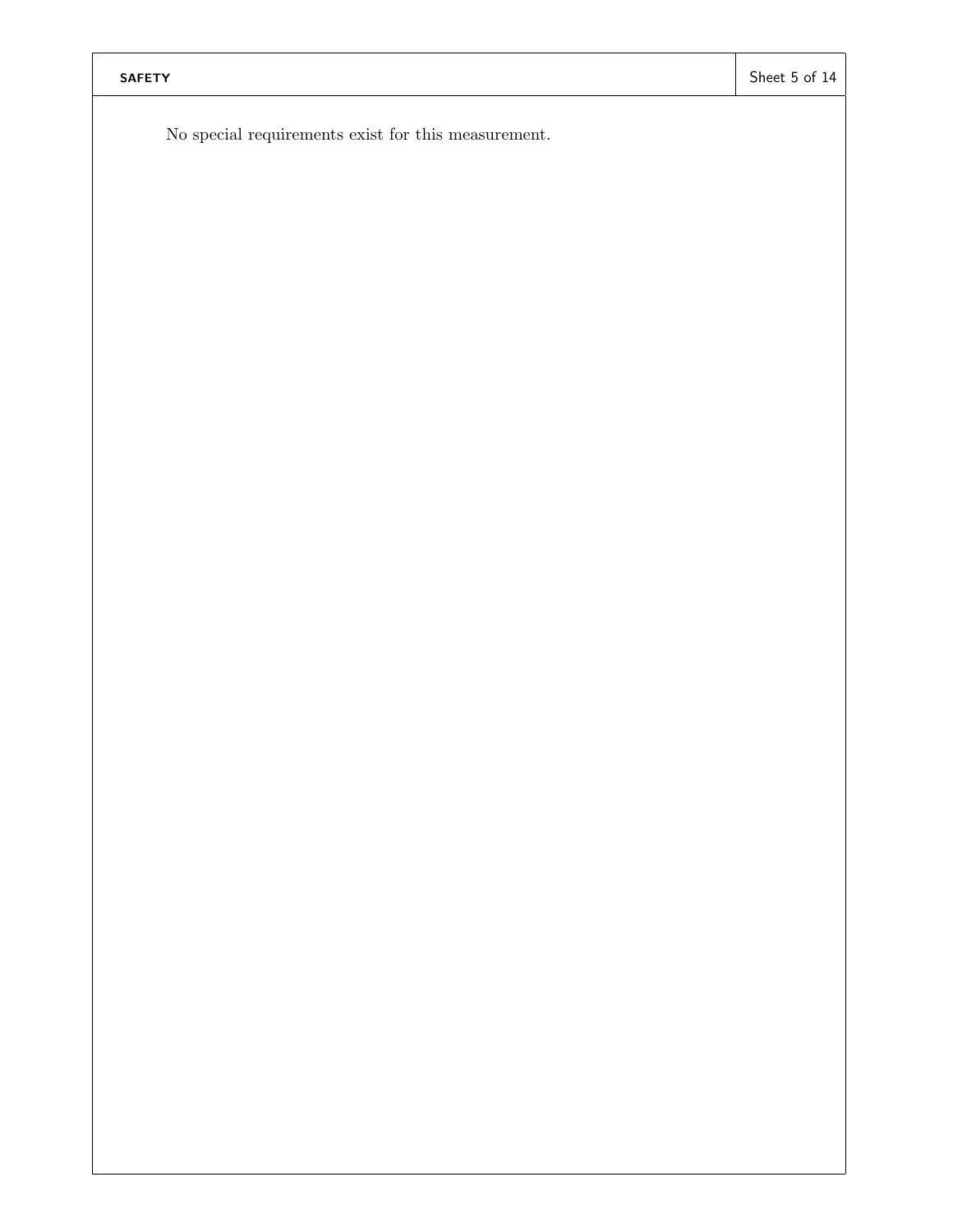#### 1 Scientific Justification

Recently, the nuclear physics community has shown intense interest in asymptotic normalization coefficients (ANC's). Many measurements of ANC's in transfer reactions with light and heavy ions have been performed, including quite a number with radioactive beams. Most of these measurements are motivated by the goal of determining astrophysical reaction rates indirectly. For many non-resonant  $(p, \gamma)$  and even some  $(n, \gamma)$  reactions important in stars, the radiative capture occurs well outside the nuclear interior. The rates of these reactions are therefore determined by the probability of finding the valence nucleon at large distances. This probability is given by the ANC, which is the normalization of the tail of the overlap integral between the wave functions of the target and recoil nuclei. The ANC uniquely determines the astrophysical S factor of charged-particle induced radiative capture reactions at zero energy [1]. By exploiting this relation, the astrophysical S factor for the important  ${}^{7}Be(p,\gamma){}^{8}B$  reaction,  $S_{17}(0)$  has been derived from measurements of (7Be,8B) transfer reactions [2]. Although much effort has been expended in recent years to determine  $S_{17}(0)$  both directly by means of radiative capture measurements and indirectly via Coulomb breakup and ANC measurements, the situation is still somewhat confused. The most recent radiative capture measurement [3] is by far the most precise measurement and therefore dominates weighted averages. However, it is curious that the other low energy radiative capture measurements and the indirect measurements agree quite well and imply a lower value for  $S_{17}(0)$  [4].

ANC's are usually determined by analysing transfer reaction data in the framework of the distorted wave Born approximation (DWBA). For these analyses to be valid, two conditions must hold true. First, the reaction must be peripheral, so that poorly known contributions from the nuclear interior do not affect the ANC derived from the measured cross section. Second, the interaction mediating the reaction must be weak enough that multi-step corrections to the DWBA analysis are small. In addition to these two conditions, there is a third requirement that has received less attention. The DWBA transition amplitude for the transfer reaction contains a remnant term which is not proportional to the ANC. In the prior form, the DWBA transition amplitude takes the form

$$
T_{fi} = \int \int \chi^{(-)}(\mathbf{k_b}, \mathbf{r_b})^* \langle \Psi_{8Li} \Psi_{7Li} | (V_{n7Li} + V_{7Li7Li} - U_{7Li8Li}) | \Psi_{7Li} \Psi_{8Li} \rangle \chi^{(+)}(\mathbf{k_a}, \mathbf{r_a}) d\mathbf{r_a} d\mathbf{r_b},
$$
\n(1)

where  $\chi^{(-)}(\mathbf{k_b}, \mathbf{r_b})$  and  $\chi^{(+)}(\mathbf{k_a}, \mathbf{r_a})$  are the distorted waves in the exit and entrance channels. The difference between the core-core interaction and the <sup>7</sup>Li-8Li optical potential,  $V_{\tau_{Li}\tau_{Li}} - U_{\tau_{Li}8Li}$ , is known as the remnant term. If it is not negligibly small, this term destroys the proportionality between the DWBA cross section and the ANC. All recent DWBA analyses of transfer reactions have implicitly assumed that the remnant term can be factored in this way and that the ANC can be inferred from the overall constant by which the theoretical DWBA calculation is scaled to match the experimental cross section. In such experiments, particularly those involving heavy ions, the effect of the remnant term on the inferred ANC's is not clear.

Recent theoretical work shows that the charge symmetry of the strong interaction implies a relation between the ANC's of the one-nucleon overlap integrals in light, mirror nuclei [5]. This relation has been used to deduce the ANC for  ${}^{8}B\rightarrow {}^{7}Be+p$  from the <sup>8</sup>Li  $\rightarrow$ <sup>7</sup>Li +n ANC [6]. The results of this ANC determination from a neutron transfer reaction were in good agreement with the results of prior proton transfer reactions in the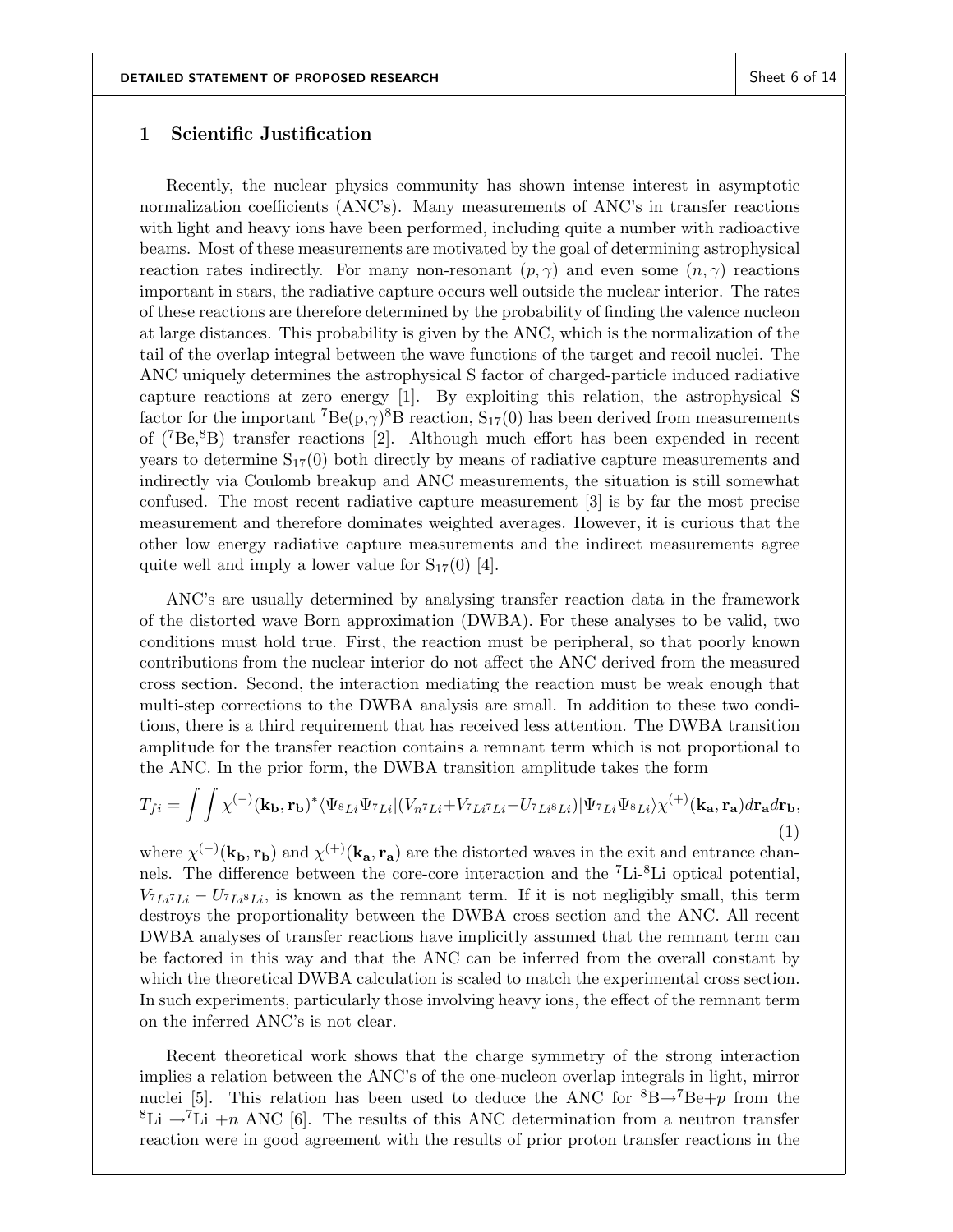isospin mirror system [2]. Both of these ANC determinations imply values of  $S_{17}(0)$  that are considerably smaller than the recent, high precision direct measurement of the low energy radiative capture cross section [3]. It is important to ascertain if the low values of  $S_{17}(0)$  implied by the ANC determination can be confirmed by an independent ANC measurement in the isospin mirror system.

Charge symmetry also implies a relation between the widths of narrow proton resonances and the ANC's of mirror neutron bound states  $[5]$ . In the case of the  $1^+$  first excited state in the  $A = 8$ ,  $T = 1$  system this prediction can be tested. In units where  $\hbar = 1$ , calculations give  $1.70 \pm 0.03 \times 10^{-3}$  for  $\Gamma_p/|C_n|^2$ . Using the very precise value of  $\Gamma_p$ determined in Ref. [3] and  $|C_n|^2$  from Ref. [6], the experimental value is  $2.2 \pm 0.2 \times 10^{-3}$ , and there is a  $2.5\sigma$  discrepancy between theory and experiment. As the neutron ANC completely dominates the error budget for the experimental value, an independent, precise measurement of the ANC for the  $1^+$  state of  ${}^8$ Li would be highly desirable.

We propose to measure the ANC of the valence neutron in <sup>8</sup>Li by measuring the elastic transfer reaction  ${}^{7}$ Li( ${}^{8}$ Li, ${}^{7}$ Li) ${}^{8}$ Li at three beam energies, 8, 11, and 13 MeV. By measuring a transfer reaction with identical initial and final states, we take advantage of several important facts. First, the vertex of interest appears twice in the reaction, so we can improve the statistical precision of the ANC determination relative to a reaction that involves two distinct vertices. Second, we need only consider a single target-projectile interaction, limiting the uncertainties due to optical potentials. Finally, by measuring elastic scattering simultaneously, we can determine the optical model parameters that are the single largest reported source of uncertainty in ANC determinations from transfer reactions. At these energies near the Coulomb barrier, we expect the reaction to be peripheral [7], and that multi-step effects are small [8]. In any event, we will measure inelastic excitations of both the target and projectile and use these to evaluate the importance of multi-step processes using coupled channels calculations. By measuring the inelastic excitations of  ${}^8\text{Li}$  to its first  $1^+$  excited state we will also measure its ANC and test charge symmetry for this state.

The interference between elastic scattering and neutron transfer produces characteristic oscillations in the differential cross section as a function of the scattering angle. By analysing the amplitudes of the interference minima and maxima, we can determine the ANC for <sup>8</sup>Li  $\rightarrow$ <sup>7</sup>Li +n. It is essential to ascertain the effect of the remnant term in order to precisely infer the ANC and test previous ANC analyses based on the DWBA. We will accomplish this by carrying out the measurement at three beam energies. Since the first part of the remnant term,  $V_{7Li7Li}$ , is independent of energy, measurements at several energies will allow us to determine the optical potential, the remnant term, and the ANC unambiguously and with high precision. Moreover, measuring at three energies will give us redundant information in case one of the energies coincides with a resonance in the compound nucleus, <sup>15</sup>C. In conjunction with previous measurements, this experiment will allow us to test mirror symmetry in the  $A = 8$ ,  $T = 1$  system and assess the validity of the ANC method for determining astrophysical S factors. Provided we find no problem with the method, we will use the ANC and charge symmetry to infer the astrophysical S factor for  ${}^{7}Be(p,\gamma){}^{8}B$  reaction,  $S_{17}(0)$ .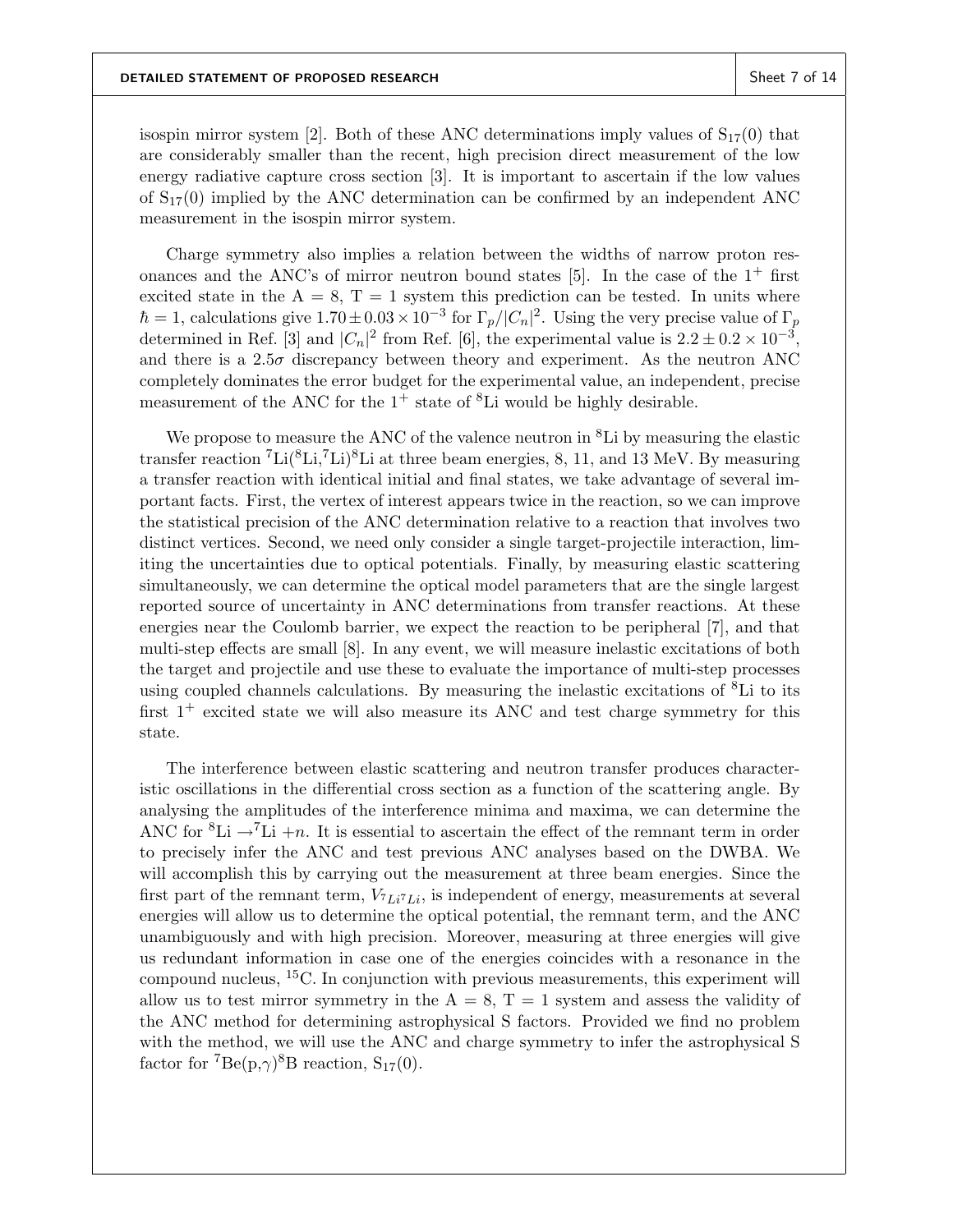

Fig. 1 Schematic experimental setup, showing the target and three LEDA detectors.

#### 2 Description of the Experiment

We intend to use three LEDA detectors  $[9]$  to detect <sup>7</sup>Li and <sup>8</sup>Li nuclei produced in transfer and elastic scattering reactions induced by  ${}^{8}$ Li beams at 8, 11, and 13 MeV. The three annular, segmented Si detectors will be positioned 7.2, 18.7, and 100 cm downstream of the target. The near detector will cover laboratory angles from 35 - 61◦ . The middle detector will cover lab angles from  $15{\text -}35^{\circ}$ , although the angles from  $29 - 35^{\circ}$  will be obscured by the near detector. Small laboratory angles from 2.9 - 7.4◦ will be covered by the far detector. The geometry is depicted in Fig. 1.

The optimal beam spot size is a function of the transverse emittance of the beam and the detector distances. As we will employ three detectors at different distances, we have chosen a beam spot size optimal for the middle detector. This optimum is  $\pm 1$  mm (2) mm diameter). When combined with the transverse emittance of ISAC, this spot size implies an angular divergence of the beam of  $\pm$  4.3 mrad for the 8 MeV beam, which is the worst case, as the emittance is inversely proportional to the beam velocity. These figures represent  $2\sigma$  envelopes, implying that  $95\%$  of the beam will be within 1 mm of the target centre, and will make an angle of less than 4.3 mrad with respect to the nominal beam axis. The target will be 25  $\mu$ g cm<sup>-2</sup> of <sup>7</sup>LiF on a thin, 15  $\mu$ g cm<sup>-2</sup> C backing. Multiple scattering will also naturally be worst for the 8 MeV beam. The  $2\sigma$  envelope in this case is 4.0 mrad, which is smaller than the intrinsic angular spread of the beam. Summing the two contributions in quadrature gives a  $2\sigma$  angular divergence of 5.9 mrad. The third contribution to the angular resolution comes from the finite size of the beam spot and of each annular strip in the silicon detectors. This contribution is dominant for the two nearest LEDA detectors, but is smaller than the other two for the far detector. Evaluated at the innermost annulus where it is the worst, its  $2\sigma$  contribution amounts to 31 mrad for the near detector 17 mrad for the middle LEDA, and 3.5 mrad for the far detector. This implies that the total  $2\sigma$  angular resolution will be no worse than 32 mrad for the near detector, 18 mrad for the middle, and 6.9 mrad for the far detector.

We have carried out Monte Carlo simulations of the experiment taking into account the finite energy and timing resolution of the LEDA detectors, the beam emittance, and the effects of multiple scattering and energy loss straggling in the target. Conservative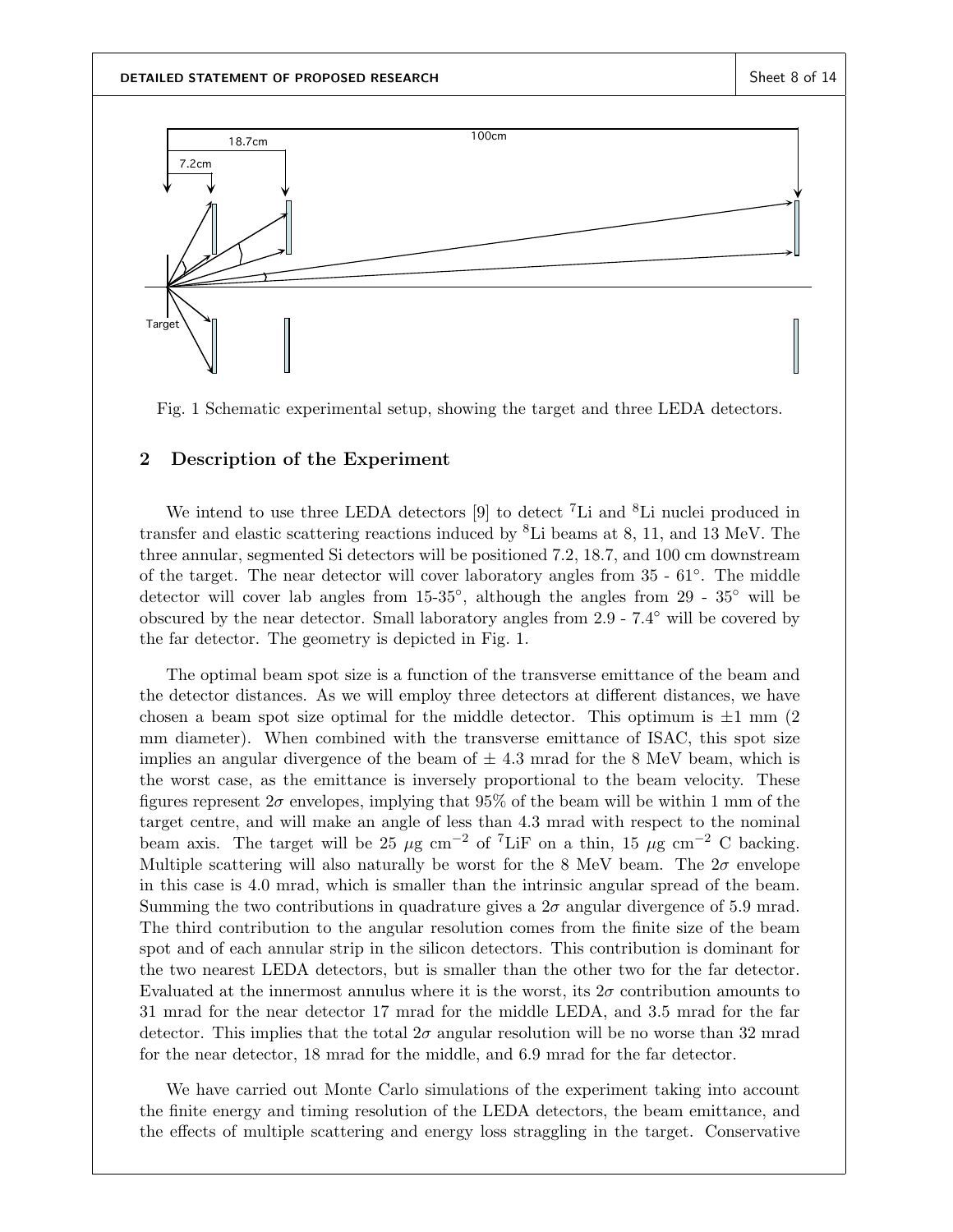

Fig. 2 Simulated energy versus laboratory scattering angle spectrum for elastic transfer (red) and inelastic excitation of the 478 keV state in <sup>7</sup>Li (green).

assumptions were made for these parameters: LEDA energy resolution  $= 2\%$  FWHM, timing resolution and beam pulse width = 500 ps  $(1\sigma)$ , beam energy spread = 0.5%  $(1\sigma)$ , beam angular divergence = 2.5 mrad ( $1\sigma$ ), and beam spot size = 1 mm ( $1\sigma$ ). Fig. 2 illustrates the separation between the two nuclei in their ground states and when <sup>7</sup>Li is excited to its first excited state at 478 keV. The simulations reveal that complete separation of <sup>7</sup>Li and <sup>8</sup>Li and their excited states on the basis of total energy measurements will be possible only at laboratory angles greater or equal to  $45^{\circ}$ . However, this does not mean we cannot cover smaller laboratory angles. By positioning the far detector at 100 cm, we can separate the  ${}^{7}$ Li and  ${}^{8}$ Li on the basis of total energy and time of flight. This is illustrated in Fig. 3. We cannot use time of flight for separation in the middle and near detectors because the flight path is too short. Instead, for angles smaller than 45<sup>°</sup> in those detectors, we will utilize the angle and energy correlation derived from coincident detection of both nuclei to achieve the necessary particle identification. <sup>7</sup>Li nuclei detected in the middle LEDA will be accompanied by  ${}^{8}$ Li detection in the near detector. Detection of <sup>7</sup>Li in the near detector at lab angles from  $35 - 52°$  will be done in coincidence with <sup>8</sup>Li in the same detector. Beam normalization will be obtained via direct charge collection in a Faraday cup downstream of the detectors, as well as through detection of elastic <sup>8</sup>Li at small lab angles in the far LEDA detector. At these angles, the cross section will not differ substantially from the Rutherford value. Beam alignment will be continuously monitored by checking for asymmetries in the elastic scattering, as all azimuthal angles will be covered.

Various background reactions can present two difficulties, particle identification and count rates. As we are measuring elastic scattering, the only reactions that will have competitive rates are elastic scattering on target nuclei heavier than Li. In particular, the F component of the target will elastically scatter more <sup>8</sup>Li than the Li component.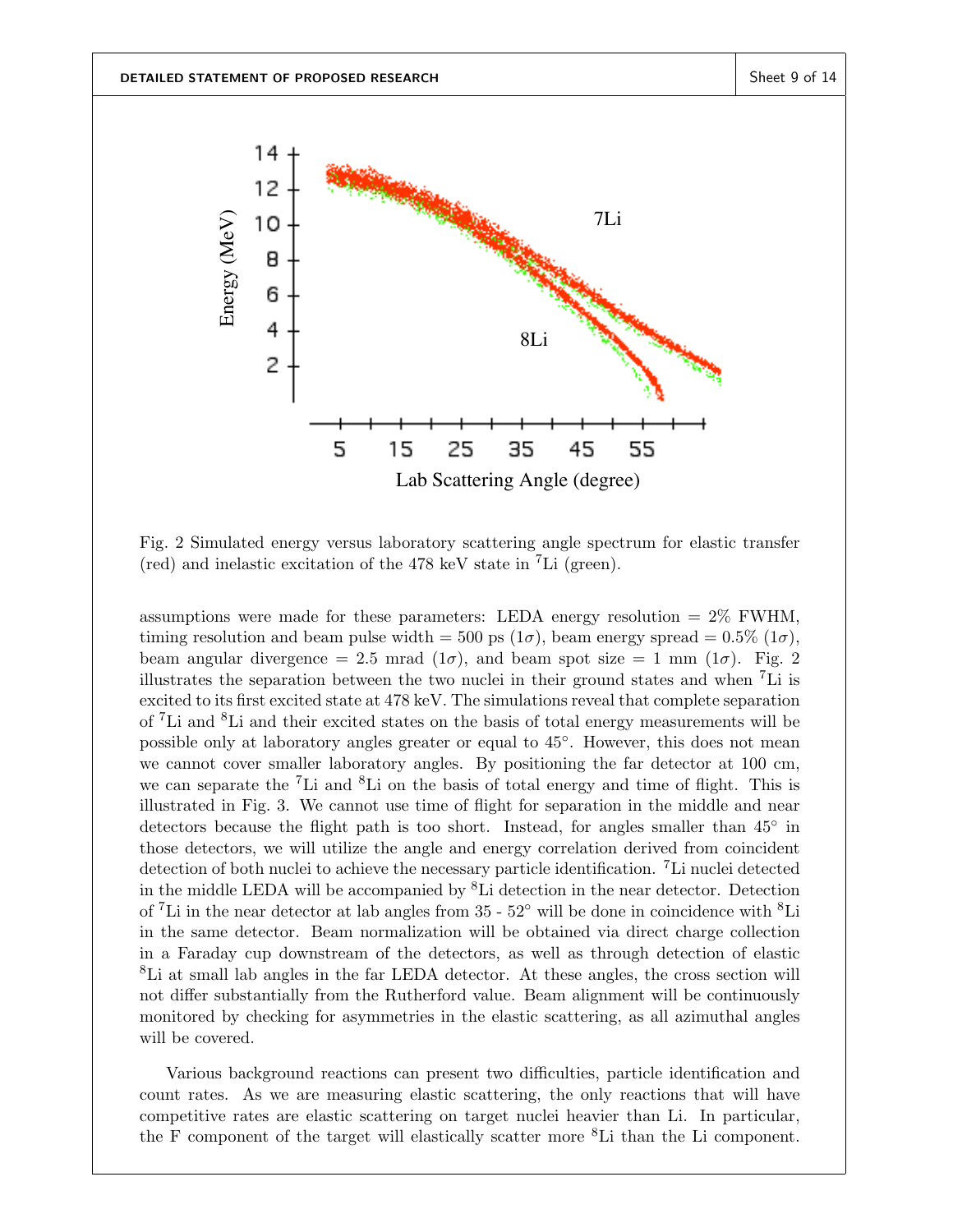

Fig. 3 Simulated total energy versus time of flight spectrum for the far LEDA detector.

However, the kinematics of this reaction are so different that the  ${}^{8}$ Li will be distinguishable from <sup>8</sup>Li and <sup>7</sup>Li produced in the reaction of interest on the basis of total energy in singles at all angles. The situation for elastic scattering off the C component of the target is not as favourable, at least at large lab angles. Here we will need to use the energy-angle correlation obtained from coincidence measurements to distinguish the two varieties of elastic scattering. The same goes for inelastic excitations of the first excited state in <sup>7</sup>Li, while inelastically excited  ${}^{8}$ Li will be separable at all angles in singles alone. Elastic scattering into the far detector will limit the beam intensity to  $2 \times 10^7$  s<sup>-1</sup> in order to maintain an overall count rate less than 3 kHz, which can be managed with dead times not exceeding a few percent.

The relation between laboratory and centre-of-mass angles is particularly simple for the case of <sup>7</sup>Li in this reaction: the cm angle is twice the laboratory angle. The range of <sup>7</sup>Li angles in the cm system covered in the experiment is shown in Fig. 4. Transparent boxes indicate the cm angular range in which only <sup>7</sup>Li or <sup>8</sup>Li can be detected (and distinguished from the other), while the coloured boxes indicate the range of  ${}^{7}$ Li cm angles in which both the <sup>7</sup>Li and <sup>8</sup>Li will be detected. Also shown in the figure are DWBA calculations performed using two different optical model potentials. The potentials are global fits for  ${}^{7}Li + {}^{7}Li$  and  ${}^{6}Li + {}^{6}Li$  scattering from 5-40 MeV and are taken from Ref. [10]. While not precisely appropriate for the  ${}^{8}Li + {}^{7}Li$  scattering considered here, they are close enough to give an indication of what we can expect. We have used the first optical potential to perform 3 calculations in which the spectroscopic factor (ANC) of the valence neutron in <sup>8</sup>Li has been set equal to 0.8, 1.0, and 1.2 times a theoretical value from microscopic three-cluster model calculations [11]. This allows us to see the difference in the predicted cross section produced by a variation of the ANC which we intend to determine. As Fig. 4 makes plain, a sufficient range of angles will be covered to determine both the optical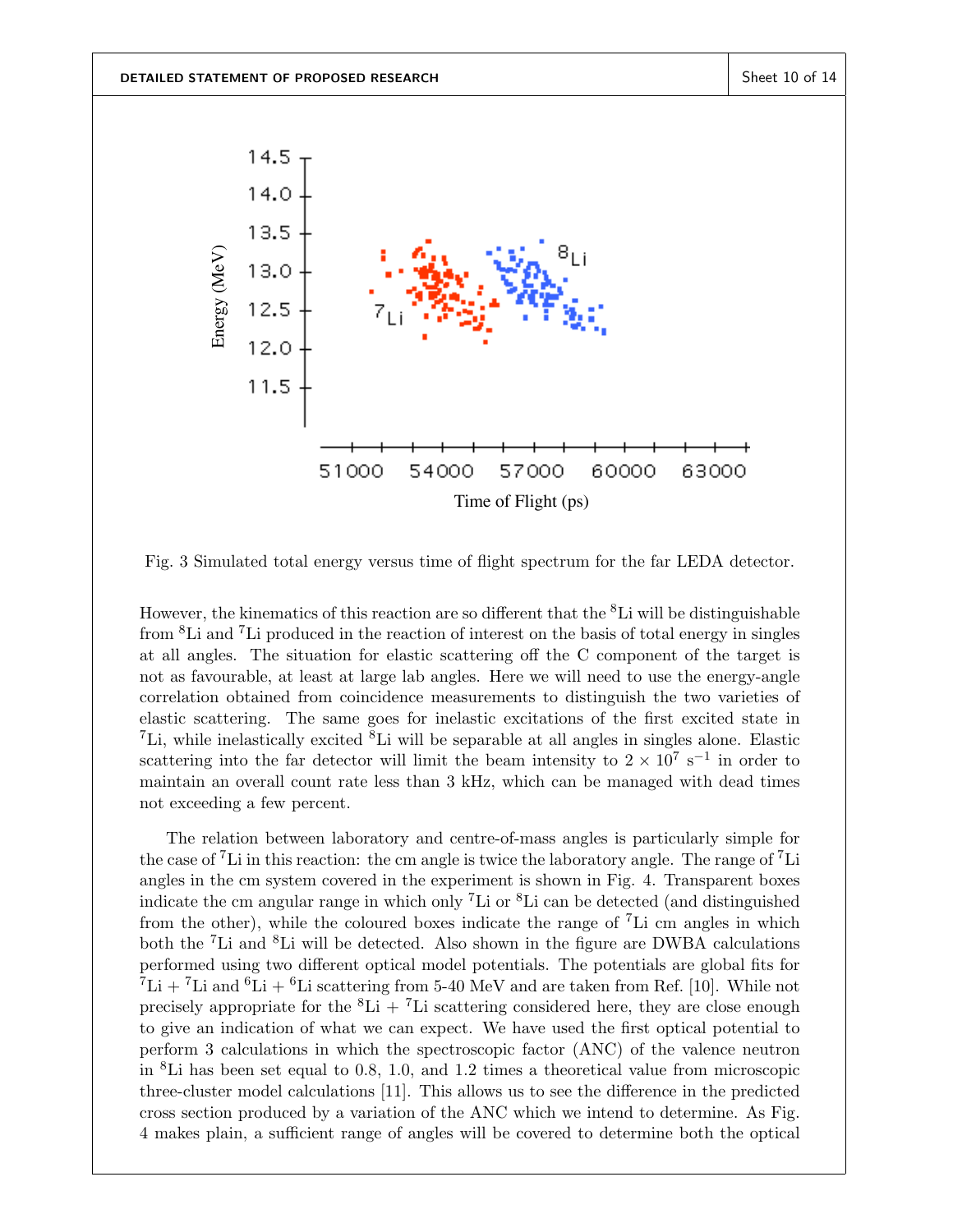

Fig. 4 Calculated differential cross section for  ${}^{7}$ Li( ${}^{8}$ Li, ${}^{7}$ Li) ${}^{8}$ Li as a function of the  ${}^{7}$ Li centre of mass angle. Results with two different optical potentials (OP) are shown. Three different valence neutron spectroscopic factors (S) were used to generate the three curves with the first optical potential. The angular ranges covered by the three LEDA detectors are shown. Transparent boxes indicate regions where only <sup>7</sup>Li or  ${}^{8}$ Li can be detected, while the coloured boxes show the angular range in which the <sup>7</sup>Li will be detected in coincidence with the <sup>8</sup>Li recoil.

model potential parameters and the ANC with good precision.

#### 3 Experimental Equipment

The experiment will require 3 LEDA detectors and the associated electronics. In addition, the TUDA vacuum chamber and its Faraday cup will be used.

### 4 Readiness

Design and fabrication work on the TUDA vacuum chamber will be required. This is required in order to accommodate the 100 cm distance from the target to the far detector. The simplest way to approach the problem would be to move the target ladder from the centre of the chamber to the front. We anticipate that this will require approximately 1 month after the initial design consultation. Funds will be requested from TRIUMF and NSERC to purchase LEDA detectors and preamps.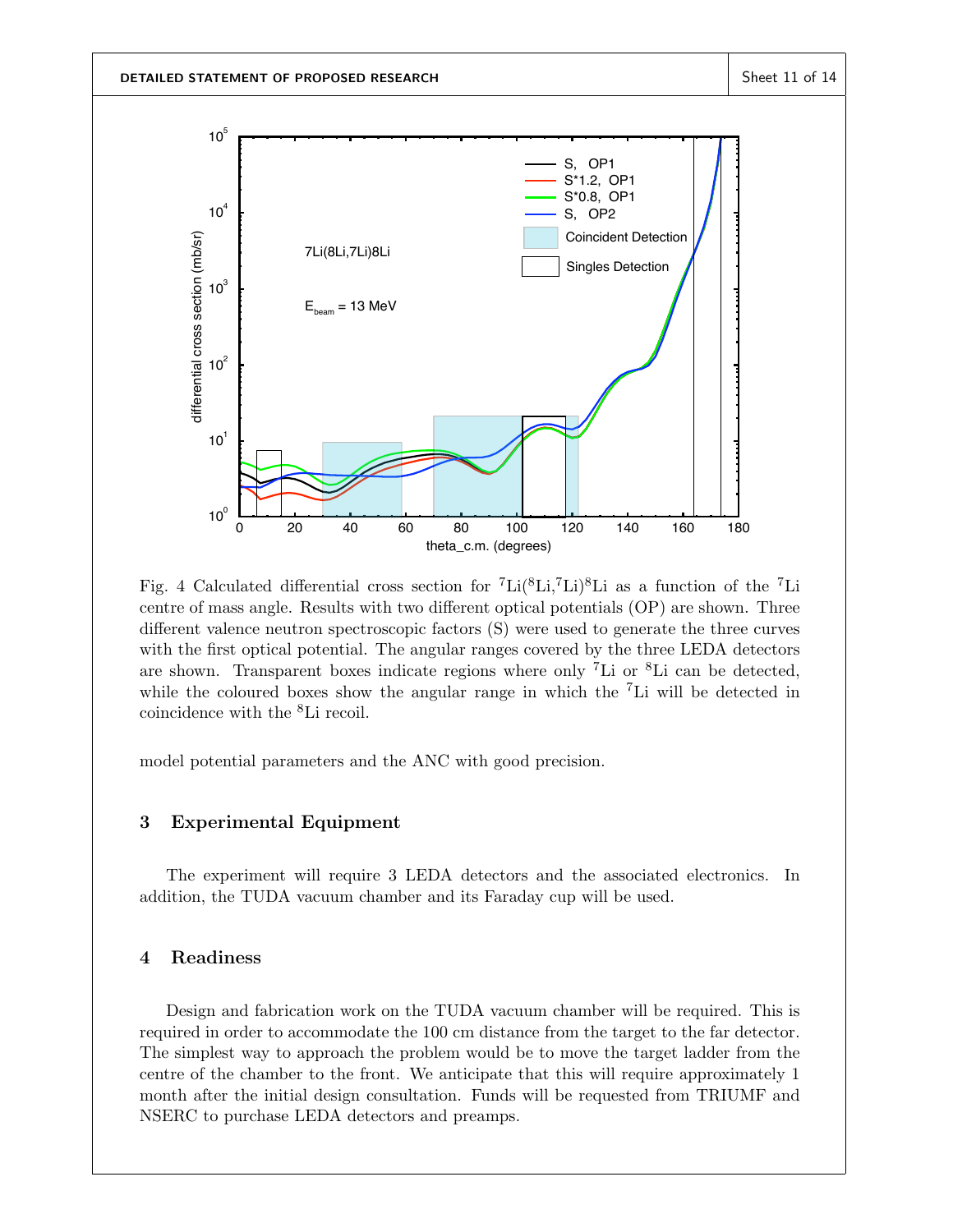#### 5 Beam Time required

The beam time required will be dictated by the statistics required to make a measurement of the cross section at the smallest angles with 10% statistical precision. This will allow a determination of the ANC to the same or better precision. The transfer cross section is smallest there, so better precision will be obtained at larger angles. According to our DWBA estimate, the cm cross section in this region is  $\approx 2 \text{ mb s}^{-1}$  for a beam energy of 13 MeV. As the far detector will subtend 0.18 sr in the cm system, this implies a cross section of 0.36 mb. The rate is given by  $R = I \sigma n_t = 2 \times 10^7 s^{-1} \times 0.36 \times 10^{-27} cm^2 \times 5.8 \times 10^{17} cm^{-2} =$ 0.004 s<sup>-1</sup>. At this rate, we will require a bit more than 4.5 shifts to accumulate the 800 counts needed for a 10% relative measurement in each of 8 angular bins covered by the far detector. As the cross section is not anticipated to be smaller at the lower beam energies, we request 5 shifts of beam on target at each energy plus 2 shifts for set up and calibrations, for a total of 17 shifts.

#### 6 Data Analysis

Data analysis will be carried out using existing computer facilities at TRIUMF. Calculations will be performed here and at the University of Surrey.

#### References

- 1. H. M. Xu, C. A. Gagliardi, R. E. Tribble, A. M. Mukhamedzhanov, and N. K. Timofeyuk. Physical Review Letters, 73:2027–2030, 1994.
- 2. A. Azhari, V. Burjan, F. Carstoiu, C. A. Gagliardi, V. Kroha, A. M. Mukhamedzhanov, F. M. Nunes, X. Tang, L. Trache, and R. E. Tribble. Physical Review C, 63:55803, 2001.
- 3. A. R. Junghans, E. C. Mohrmann, K. A. Snover, T. D. Steiger, E. G. Adelberger, J. M. Casandjian, H. E. Swanson, L. Buchmann, S. H. Park, A. Zyuzin, and A. M. Laird. Physical Review C, 68:065803, 2003.
- 4. R. H. Cyburt, B. Davids, and B. K. Jennings. Physical Review C, 70:045801, 2004.
- 5. N. K. Timofeyuk, R. C. Johnson, and A. M. Mukhamedzhanov. Physical Review Letters, 91:232501, 2003.
- 6. L. Trache, A. Azhari, F. Carstoiu, H. L. Clark, C. A. Gagliardi, Y.-W. Lui, A. M. Mukhamedzhanov, X. Tang, N. Timofeyuk, and R. E. Tribble. Physical Review C, 67:062801, 2003.
- 7. J. C. Fernandes, R. Crespo, F. M. Nunes, and I. J. Thompson. Physical Review C, 59:2865–2872, 1999.
- 8. F. M. Nunes and A. M. Mukhamedzhanov. Physical Review C, 64(6):062801, 2001.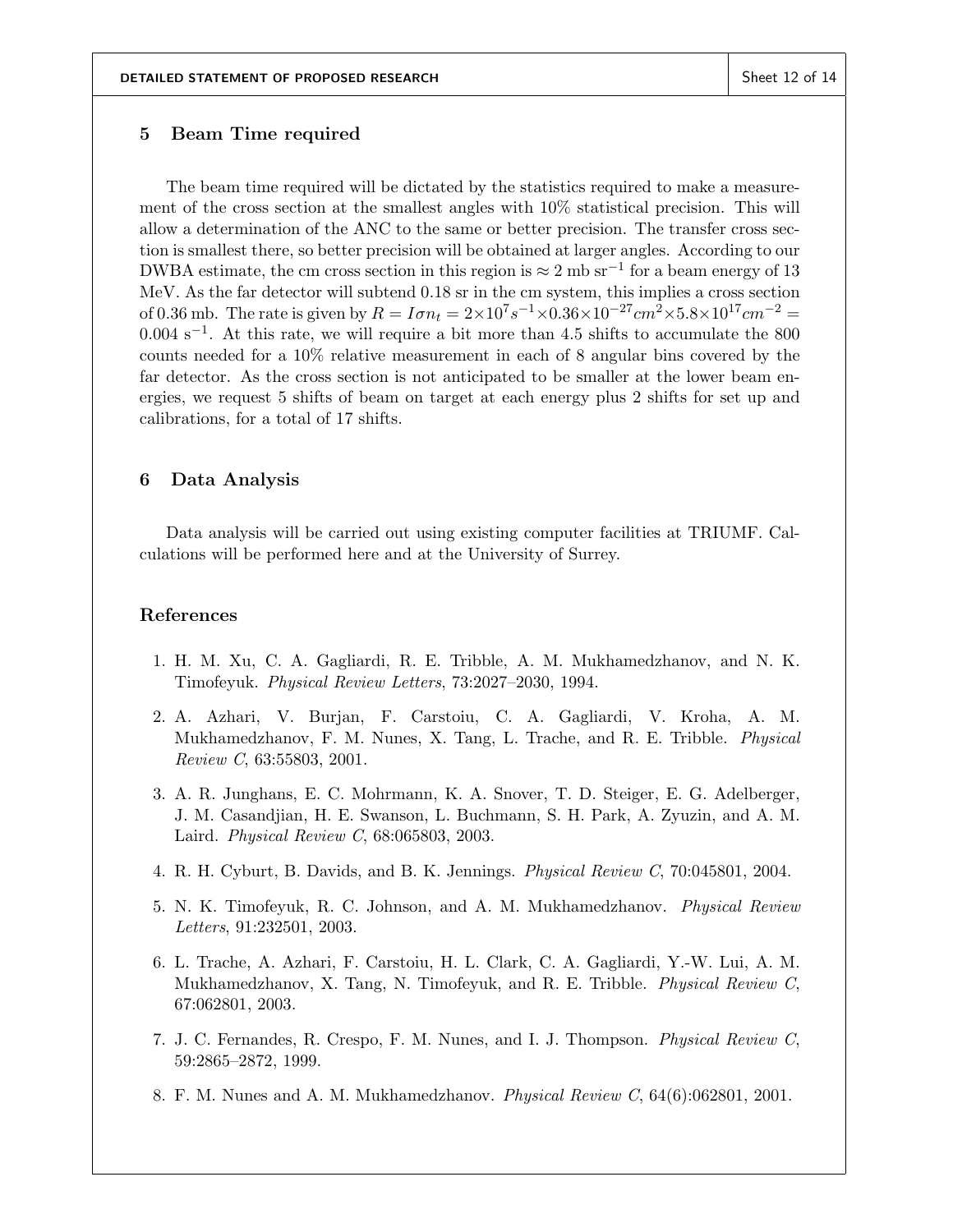- 9. T. Davinson, W. Bradfield-Smith, S. Cherubini, A. DiPietro, W. Galster, A. M. Laird, P. Leleux, A. Ninane, A. N. Ostrowski, A. C. Shotter, J. Vervier, and P. J. Woods. Nuclear Instruments and Methods in Physics Research A, 454:350–358, 2000.
- 10. K. W. Potthast, H. Brand, H. Freiesleben, P. Rosenthal, B. Kamys, H. Paetz Gen. Schieck, and L. Sydow. Nuclear Physics A, 614:95–111, 1997.
- 11. N. K. Timofeyuk and P. Descouvemont. ArXiv Nuclear Theory e-prints, nuclth/0502072, 2005.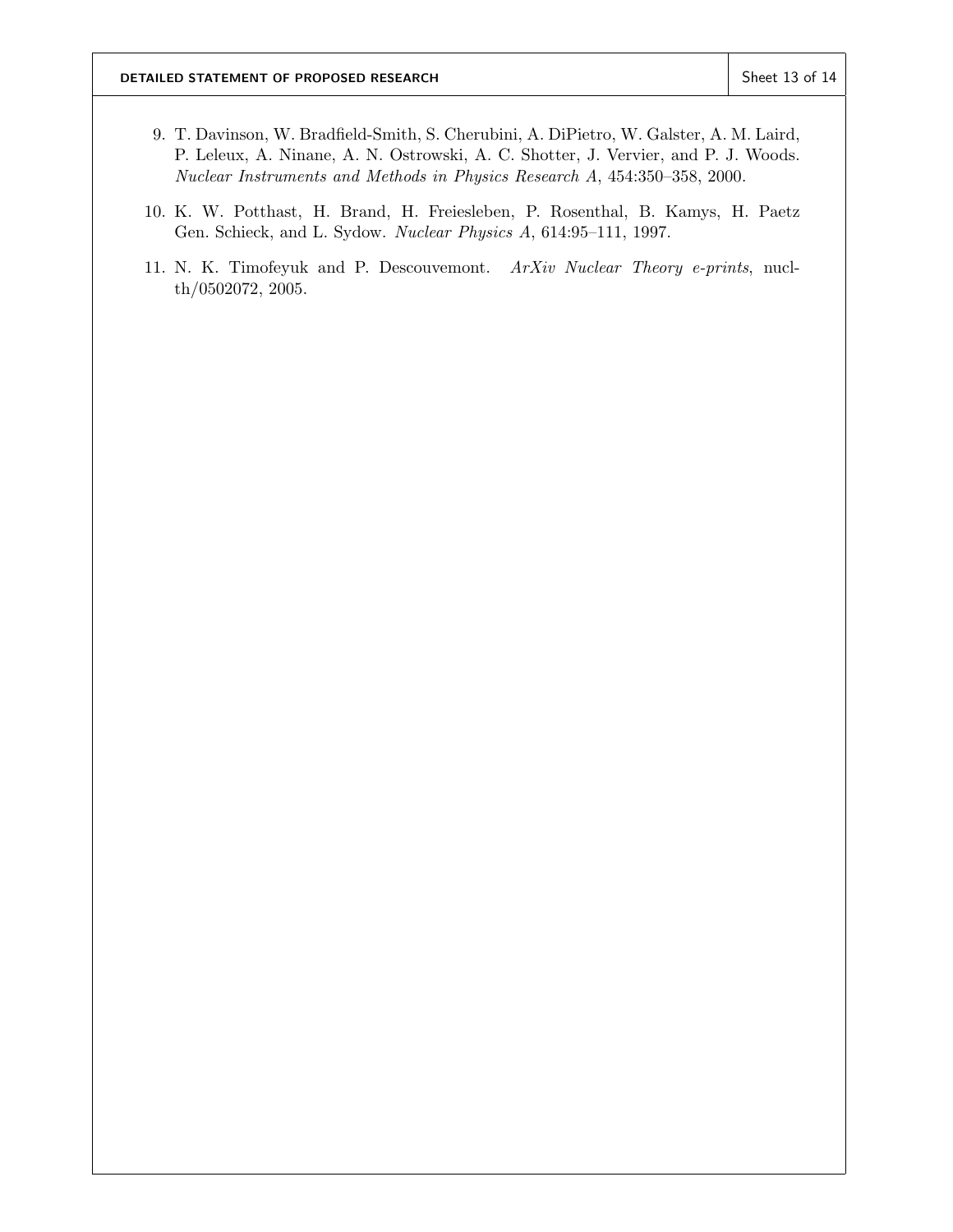# PUBLICATION LIST OF SPOKESPERSON(S) Sheet 14 of 14

Include publications in refereed journals over at least the previous 5 years.

Please see attachment.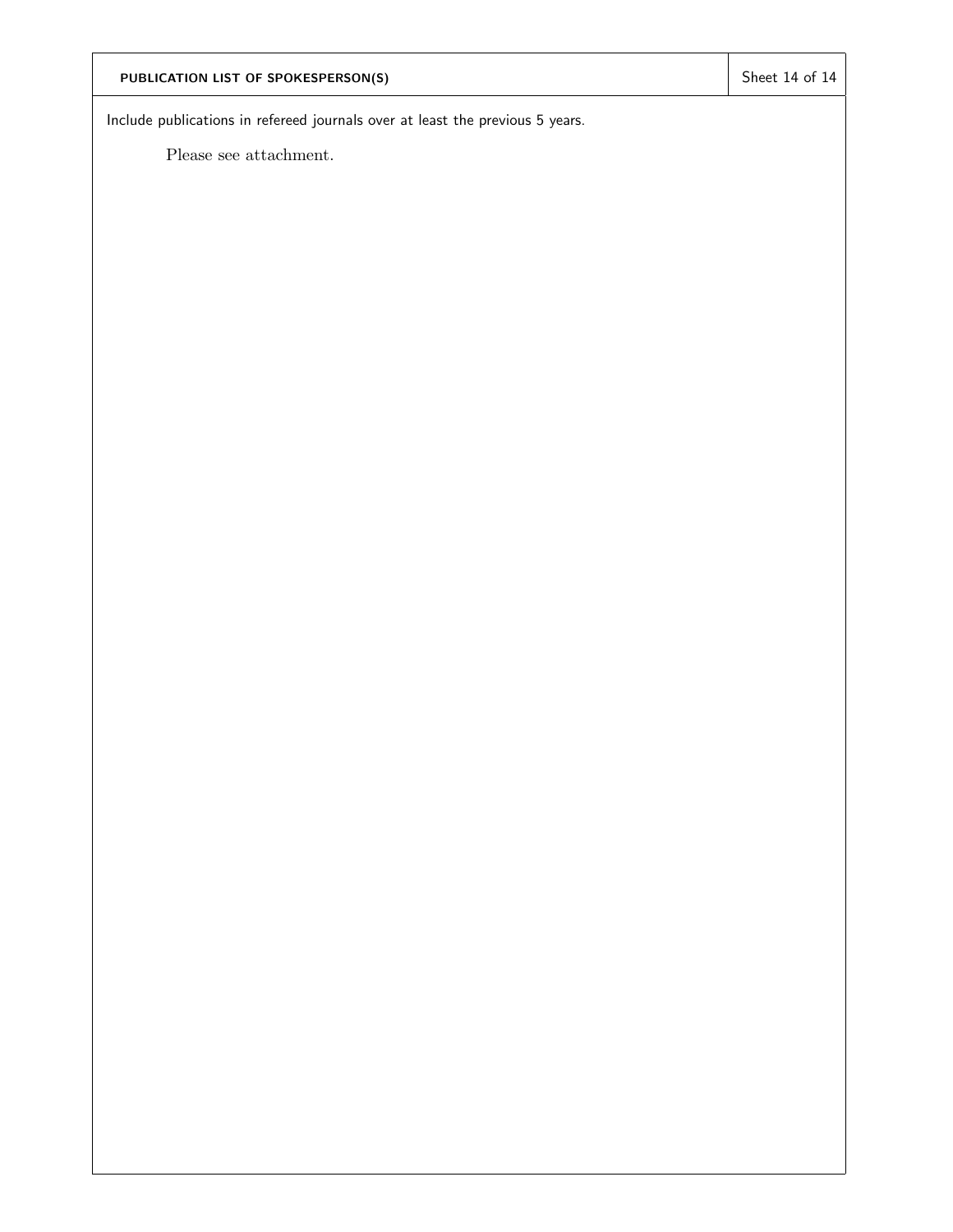## **Selected Publications of Barry Davids**

<sup>"16</sup>O Coulomb dissociation: towards a new means to determine the <sup>12</sup>C +  $\alpha$  fusion rate in stars"; F. Fleurot, A.M. van den Berg, **B. Davids**, M.N. Harakeh, V.L. Kravchuk, H.W. Wilschut, J. Guillot, H. Laurent, A. Willis, M. Assunção, J. Kiener, A. Lefebvre, N. de Séréville, V. Tatischeff; Physics Letters B **615**, 167 (2005).

"EMMA: a recoil mass spectrometer for ISAC-II at TRIUMF"; **Barry Davids** and Cary N. Davids; Nuclear Instruments and Methods in Physics Research A **544**. 565 (2005).

"Nuclear matrix elements for the <sup>48</sup>Ca two-neutrino double- $\beta$  decay from high-resolution charge-exchange reactions"; S. Rakers, C. Bäumer, A. M. van den Berg, **B. Davids**, D. Frekers, D. De Frenne, Y. Fujita, E.-W. Grewe, P. Haefner, M. N. Harakeh, M. Hunyadi, E. Jacobs, H. Johansson, B. C. Junk, A. Korff, A. Negret, L. Popescu, H. Simon, and H. J. Wörtche; Physical Review C **70**, 054302 (2004).

"Deuteron elastic and inelastic scattering at intermediate energies from nuclei in the mass range  $6 ≤ A ≤ 116$ "; A. Korff, P. Haefner, C. Bäumer, A. M. van den Berg, N. Blasi, **B. Davids**, D. De Frenne, R. de Leo, D. Frekers, E.-W. Grewe, M. N. Harakeh, F. Hofmann, M. Hunyadi, E. Jacobs, B. C. Junk, A. Negret, P. von Neumann-Cosel, L. Popescu, S. Rakers, A. Richter, and H. J. Wörtche; Physical Review C **70**, 067601 (2004).

"Determination of  $S_{17}(0)$  from published data"; R. H. Cyburt, **B. Davids**, and B. K. Jennings; Physical Review C **70**, 045801 (2004).

"Gamow-Teller transitions to <sup>32</sup>P studied through the <sup>32</sup>S(d,<sup>2</sup>He) reaction at  $E_d$ =170 MeV"; E.-W. Grewe, C. Bäumer, A. M. van den Berg, N. Blasi, **B. Davids,** D. Frekers, D. De Frenne, P. Haefner, M. N. Harakeh, M. Hunyadi, E. Jacobs, B. Junk, A. Korff, A. Negret, P. von Neumann-Cosel, L. Popescu, S. Rakers, A. Richter, and H. J. Wörtche; Physical Review C **69**, 064325 (2004).

"Particle decay of the isoscalar giant dipole resonance in  $^{208}Pb$ "; M. Hunyadi, C. Bäumer, A.M. van den Berg, N. Blasi, M. Csatlós, L. Csige, **B. Davids**, U. Garg, J. Gulyás, M.N. Harakeh, M.A. de Huu, B.C. Junk, A. Krasznahorkay, S. Rakers, D. Sohler, and H.J. Wörtche; Nuclear Physics A **731**, 49 (2004).

"Investigation of IVGRs via the  ${}^{58}$ Ni(t, ${}^{3}$ He) ${}^{58}$ Co reaction"; J. Guillot, D. Beaumel, A. M. van den Berg, S. Brandenburg, **B. Davids**, S. Fortier, M. Fujiwara, S. Gales, M. N. Harakeh, M. Hunyadi, M. de Huu, H. J. Wortche; Nuclear Physics A **731**, 106 (2004).

"Direct proton decay of the isoscalar giant dipole resonance"; M. Hunyadi, A.M. van den Berg, N. Blasi, C. Bäumer, M. Csatlós, L. Csige, **B. Davids**, U. Garg, J. Gulyás, M.N. Harakeh, M.A. de Huu, B.C. Junk, A. Krasznahorkay, S. Rakers, D. Sohler, and H.J. Wörtche; Physics Letters B **576**, 253 (2003).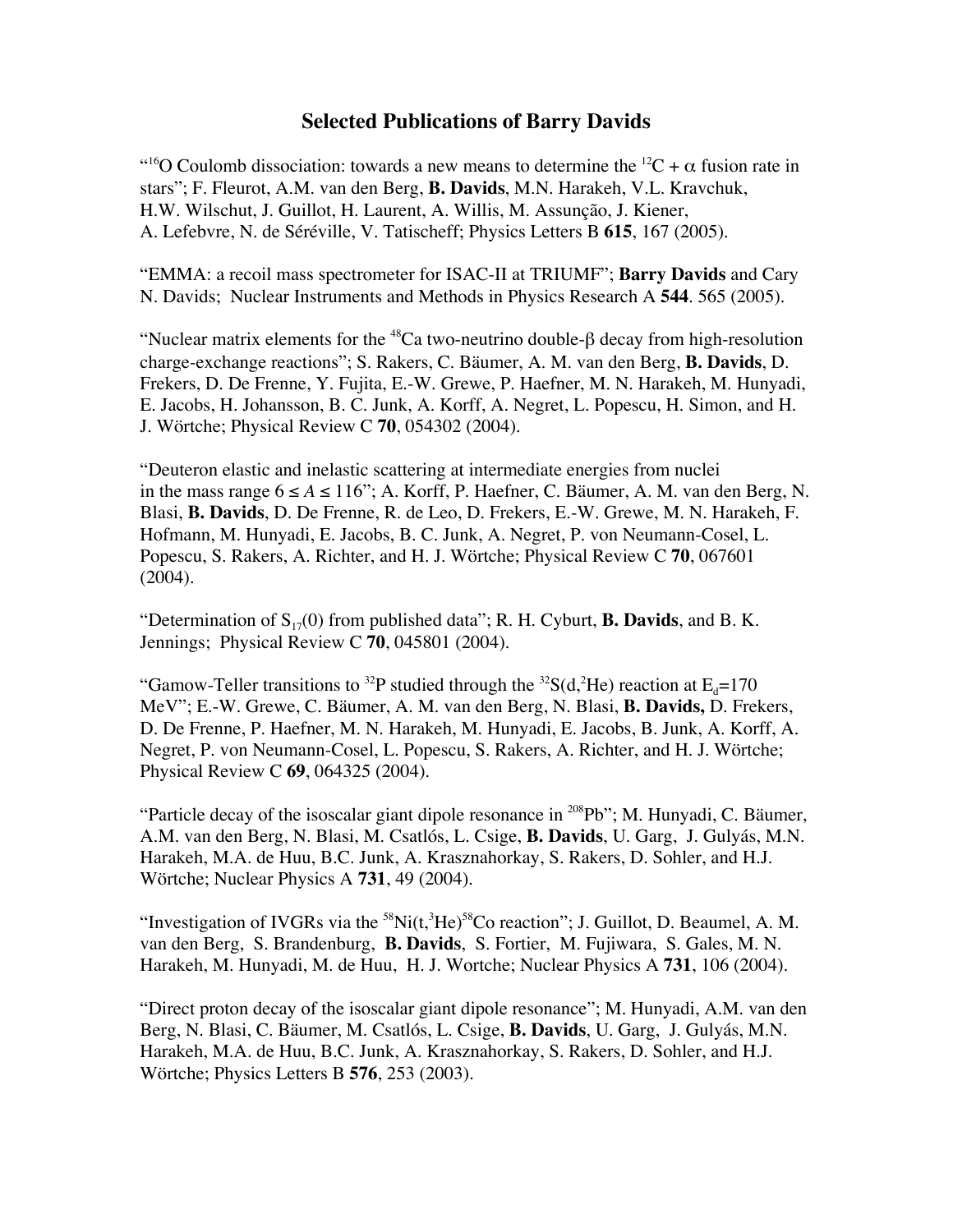"Systematic investigation of the elastic proton-deuteron differential cross section at intermediate energies"; K. Ermisch, H. R. Amir-Ahmadi, A. M. van den Berg, R. Castelijns, **B. Davids**, E. Epelbaum, E. van Garderen, W. Glöckle, J. Golak, M. N. Harakeh, M. Hunyadi, M. A. de Huu, N. Kalantar-Nayestanaki, H. Kamada, M. Kis, M. Mahjour-Shafiei, A. Nogga, R. Skibiñski, H. Witala, and H. J. Wörtche; Physical Review C **68**, 051001(R) (2003).

"Proton-decaying states in <sup>22</sup>Mg and the nucleosynthesis of <sup>22</sup>Na in novae"; **B. Davids**, J. P. M. Beijers, A. M. van den Berg, P. Dendooven, S. Harmsma, M. Hunyadi, M. A. de Huu, R. H. Siemssen, H. W. Wilschut, H. J. Wörtche, M. Hernanz, and J. José; Physical Review C **68**, 055805 (2003).

"Electromagnetic dissociation of  ${}^{8}B$  and the astrophysical S factor for  ${}^{7}Be(p,\gamma){}^{8}B"$ ; **B. Davids** and S. Typel; Physical Review C **68**, 045802 (2003).

"High-resolution study of the Gamow-Teller strength distribution in Ti measured through 51V(d,2 He)51Ti"; C. Bäumer, A. M. van den Berg, **B. Davids,** D. Frekers, D. De Frenne, E.-W. Grewe, P. Haefner, M. N. Harakeh, F. Hofmann, M. Hunyadi, E. Jacobs, B. C. Junk, A. Korff, K. Langanke, G. Martınez-Pinedo, A. Negret, P. von Neumann-Cosel, L. Popescu, S. Rakers, A. Richter, and H. J. Wörtche; Physical Review C **68**, 031303(R) (2003).

"Astrophysical rate of <sup>15</sup>O( $\alpha$ , $\gamma$ )<sup>19</sup>Ne via the (p,t) reaction in inverse kinematics"; **B. Davids**, A.M. van den Berg, P. Dendooven, F. Fleurot, M. Hunyadi, M.A. de Huu, K.E. Rehm, R.E. Segel, R.H. Siemssen, H.W. Wilschut, H.J. Wörtche, and A.H. Wuosmaa; Physical Review C **67**, 065808 (2003).

"Alpha-decay branching ratios of near-threshold states in <sup>19</sup>Ne and the astrophysical rate of 15O(α,γ) 19Ne; **B. Davids**, A.M. van den Berg, P. Dendooven, F. Fleurot, M. Hunyadi, M.A. de Huu, K.E. Rehm, R.E. Segel, R.H. Siemssen, H.W. Wilschut, H.J. Wörtche, and A.H. Wuosmaa; Physical Review C **67**, 012801(R) (2003).

"Coulomb Breakup of  ${}^{8}B$  and the Flux of  ${}^{8}B$  Neutrinos from the Sun"; **B. Davids**, S.M. Austin, D. Bazin, H. Esbensen, B.M. Sherrill, I.J. Thompson, and J.A. Tostevin; European Physical Journal A **15**, 65 (2002).

"Spectroscopy of Al and <sup>27</sup>P using the  $(^{7}Li, ^{8}He)$  reaction and the implications for  $^{22}$ Na and  $^{26}$ Al nucleosynthesis in explosive hydrogen burning"; J. A. Caggiano, D. Bazin, W. Benenson, **B. Davids**, R. Ibbotson, H. Scheit, B. M. Sherrill, M. Steiner, J. Yurkon, A. F. Zeller, B. Blank, M. Chartier, J. Greene, J. A. Nolen, Jr., A. H. Wuosmaa, M. Bhattacharya, A. Garcia, and M. Wiescher; Physical Review C **64**, 025802 (2001).

"Electromagnetic Dissociation of  ${}^{8}B$  and the Rate of the  ${}^{7}Be(p,\gamma){}^{8}B$  Reaction in the Sun"; **B. Davids**, Sam M. Austin, D. Bazin, H. Esbensen, B.M. Sherrill, I.J. Thompson, and J.A. Tostevin; Physical Review C **63**, 065806 (2001).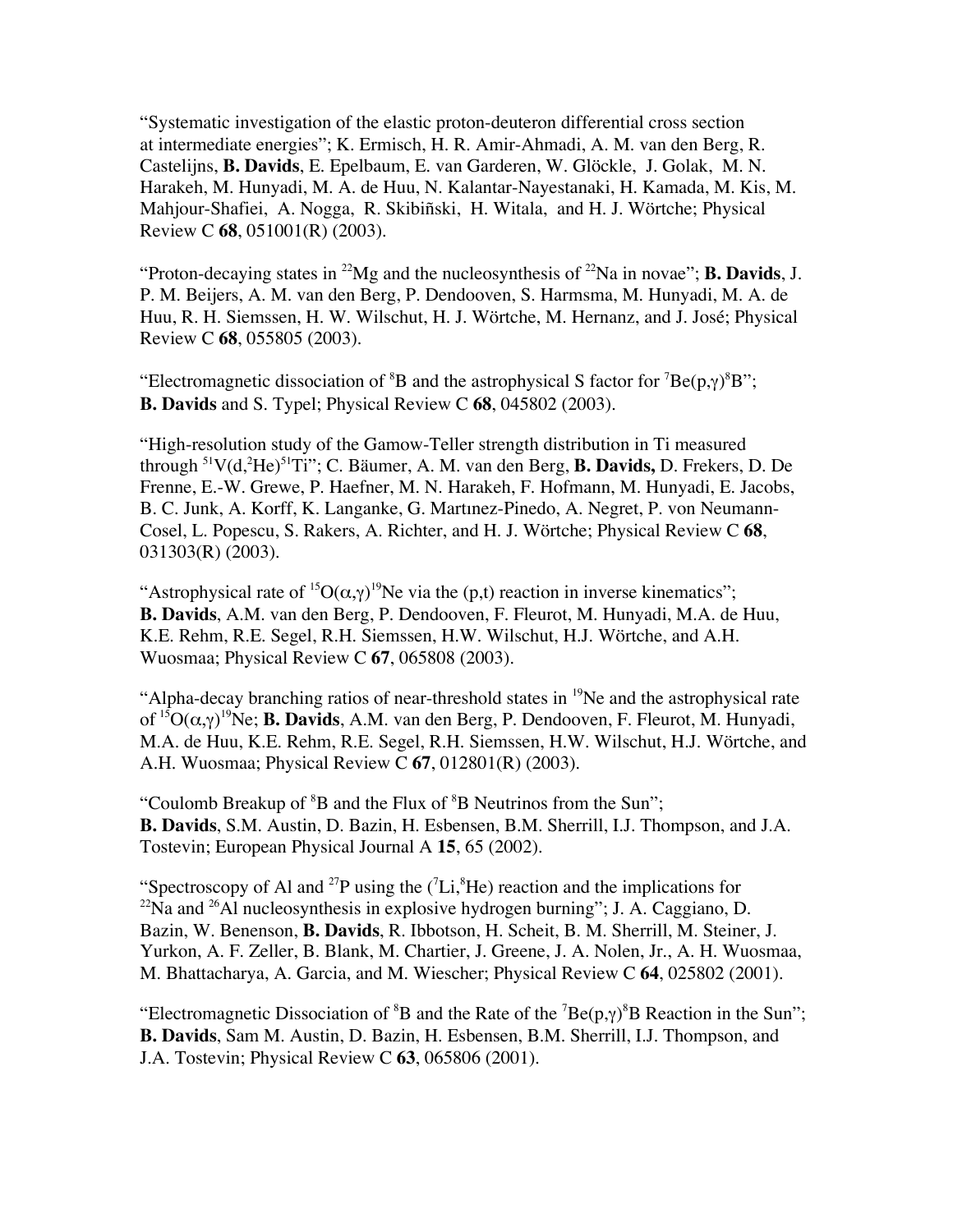" $S_{17}(0)$  Determined from the Coulomb Breakup of 83 MeV/nucleon  ${}^{8}B$ "; **B. Davids**, D.W. Anthony, T. Aumann, Sam M. Austin, T. Baumann, D. Bazin, R.R.C. Clement, C.N. Davids, H. Esbensen, P.A. Lofy, T. Nakamura, B.M. Sherrill, and J. Yurkon; Physical Review Letters **86**, 2750 (2001).

"Single-neutron knockout reactions: Application to the spectroscopy of  $^{16,17,19}$ C"; V. Maddalena, T. Aumann, D. Bazin, B. A. Brown, J. A. Caggiano, **B. Davids,** T. Glasmacher, P. G. Hansen, R. W. Ibbotson, A. Navin, B. V. Pritychenko, H. Scheit, B. M. Sherrill, M. Steiner, J. A. Tostevin, and J. Yurkon; Physical Review C **63**, 024613 (2001).

 $\frac{1}{8}$ Kr in the Great Artesian Basin, Australia: a new method for dating very old groundwater"; P. Collon, W. Kutschera, H.H. Loosli, B.E. Lehmann, R. Purtschert, A. Love, L. Sampson, D. Anthony, D. Cole, **B. Davids**, D.J. Morrissey, B.M. Sherrill, M. Steiner, R.C. Pardo and M. Paul; Earth and Planetary Science Letters **182,** 103 (2000).

"One-Neutron Knockout from Individual Single-Particle States of <sup>11</sup>Be"; T. Aumann, A. Navin, D.P. Balamuth, D. Bazin, B. Blank, B.A. Brown, J.E. Bush, J.A. Caggiano, **B. Davids**, T. Glasmacher, V. Guimarães, P.G. Hansen, R.W. Ibbotson, D. Karnes, J.J. Kolata, V. Maddalena, B. Pritychenko, H. Scheit, B.M. Sherrill, and J.A. Tostevin; Physical Review Letters **84,** 35 (2000).

"Spectroscopy of the 10Li Nucleus"; J.A. Caggiano, D. Bazin, W. Benenson, **B. Davids**, B. M. Sherrill, M. Steiner, J. Yurkon, and A.F. Zeller; Physical Review C **60**, 064322 (1999).

"Measurement of the Long-Lived Radionuclide  ${}^{81}$ Kr in Pre-Nuclear and Present-Day Atmospheric Krypton"; P. Collon, D. Cole, **B. Davids,** M. Fauerbach, R. Harkewicz, W. Kutschera, D.J. Morrissey, R.C. Pardo, M. Paul, B.M. Sherrill, and M. Steiner; Radiochimica Acta **85**, 13 (1999).

"Spectroscopy of Radioactive Beams from Single-Nucleon Knockout Reactions: Application to the sd Shell Nuclei<sup>25</sup>Al and <sup>26,27,28</sup>P"; A. Navin, D. Bazin, B.A. Brown, **B. Davids**, G. Gervais, T. Glasmacher, K. Govaert, P.G. Hansen, M. Hellström, R.W. Ibbotson, V. Maddalena, B. Pritychenko, H. Scheit, B.M. Sherrill, M. Steiner, J.A. Tostevin, and J. Yurkon; Physical Review Letters **81**, 5089 (1998).

"Measurement of E2 Transitions in the Coulomb Dissociation of <sup>8</sup>B"; **B. Davids,** D.W. Anthony, Sam M. Austin, D. Bazin, B. Blank, J.A. Caggiano, M. Chartier, H. Esbensen, P. Hui, C.F. Powell, H. Scheit, B.M. Sherrill, M. Steiner, P. Thirolf, J. Yurkon, and A. Zeller; Physical Review Letters **81**, 2209 (1998).

"Reaction Cross Sections in Si of Light Proton-Halo Candidates  $^{12}N$  and  $^{17}Ne$ "; R.E. Warner, H. Thirumurthy, J. Woodroffe, F.D. Becchetti, J.A. Brown, **B.S. Davids**, A. Galonsky, J.J. Kolata, J.J. Kruse, M.Y. Lee, A. Nadasen, T.W. O'Donnell, D.A. Roberts, R.M. Ronningen, C. Samanta, P. Schwandt, J. von Schwarzenberg, M. Steiner, K. Subotic, J. Wang and J.A. Zimmerman; Nuclear Physics A **635**, 292 (1998).